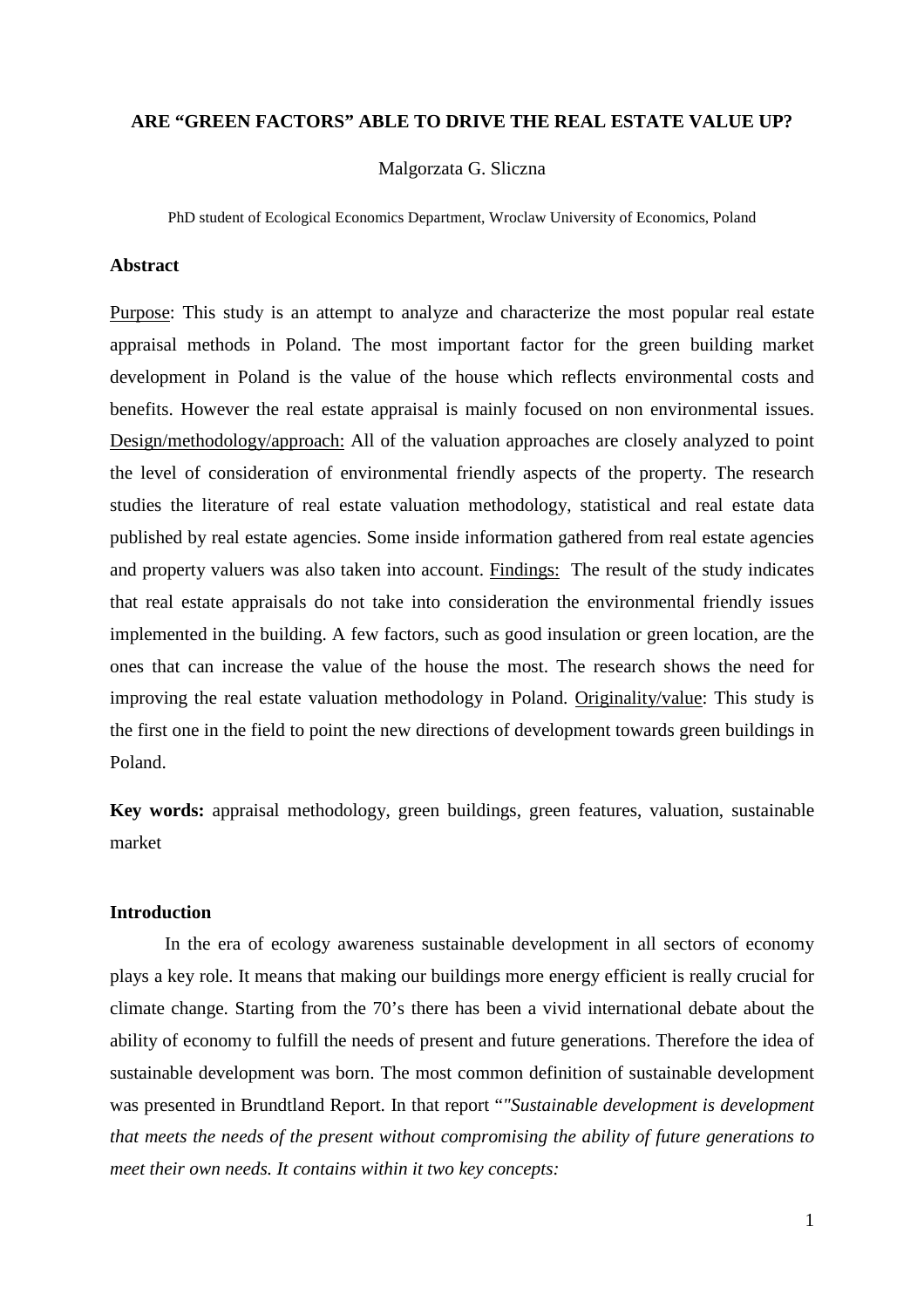• *the concept of needs, in particular the essential needs of the world's poor, to which overriding priority should be given; and* 

• *the idea of limitations imposed by the state of technology and social organization on the environment's ability to meet present and future needs."* (World Commission on Environment and Development (WCED), 1987)

The real estate sector in Poland is aware of above-mentioned concepts and realizes the need to reduce its environmental impact. Nevertheless, the green building market in Poland suffers from a lack of proper interest. The most important factor for development of the market in Poland is proper valuation process of green properties. However, the real estate appraisal is mainly focused on non environmental issues. It seems that despite widely propagated financial and environmental benefits for green buildings, real estate prices are not influenced by their sustainable characteristics.

#### **1 Methodology**

The paper is an attempt to characterize the most popular real estate valuation methods in Poland. All of them are analyzed to point the level of consideration of environmental friendly issues of the building. The research seeks to achieve it by studying literature of real estate valuation methodology and green building movement (both national and worldwide). By analyzing worldwide literature some assumptions about perspectives on future trends were established. Information gathered from real estate agencies and real estate appraisers was also taken into account. The paper is the result of the first part of the research on green factors of buildings and their influence on a property's value.

#### **2 Green building in Poland**

Recently in Poland there are aspirations for shaping eco-friendly requirements concerning buildings. It appears by striving to minimize energy usage and emission of pollutants. It also includes a decrease of environmental nuisance of the building in both internal and external environment (Górzyński, 2007, pp.214-15). Sustainable building (green building) is the kind of the construction which in the whole life cycle (LC) takes into consideration environmental, social and economic aspects. Environmental aspects are strictly related to construction, operation and utilization of the building. They are correlated inter alia with the green house potential level, value of pollutants' emission, prime energy demand, generating of waste, water demand, microclimate, and ozone layer destruction potential.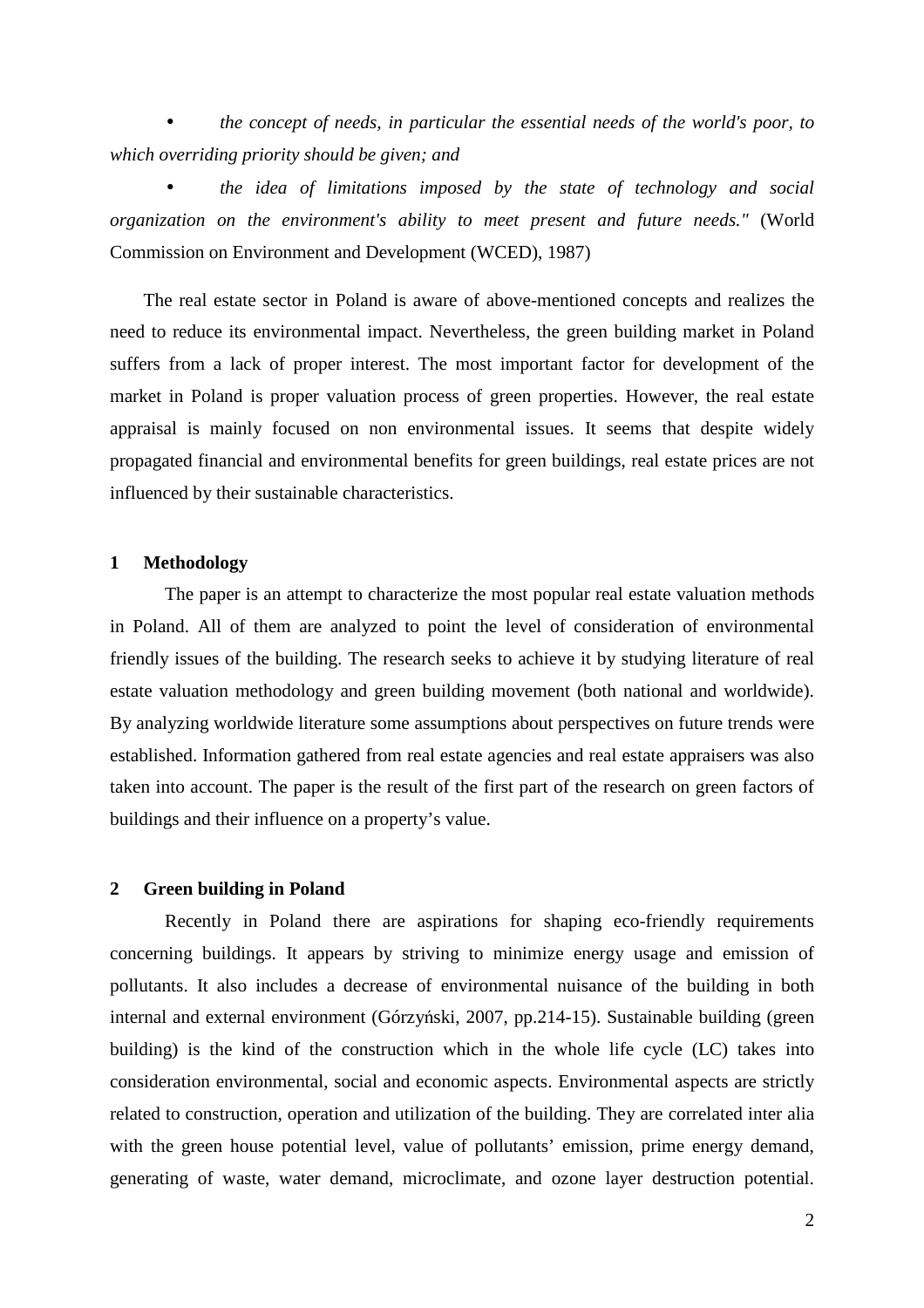Social aspects of LC of the building include all features that can influence the quality of life of societies. Those consist of quality of inner air (humidity, etc), natural lighting, acoustic and heat comfort. After all, the most important aspect of the building for investors is the economic one. Here we can highlight the costs of the building in its life cycle, the income it generates (for example from rent) and fluctuations of real estate value during the life cycle.

The green building market suffers from a lack of proper interest. The most important factors hampering sustainable building market development are equivocal terminology, lack of ecological awareness and value of the house which does not reflect environmental costs and benefits.

## **2.1 Polish green building's terminology**

Terminology of buildings that are environmental friendly is not standardized. Different names used to describe these properties are disseminated among societies and researchers. "Sustainable", "green", "ecological", "energy efficient" are the most common terms to describe them. Lower environmental impact of green building is reached by higher energy efficiency, usage of renewal energy sources and modern design strategies. Besides aspects that are directly attached to environment protection, also other aspects such as social and cultural aspects, health issues and life cycle costs are taken into consideration. In Fig. 1 the most popular in Poland terms (according to the author) can be found. In the classification the buildings that are mostly focused on energy saving are called energy efficient, low emission and passive buildings. The author concentrates on properties that not only reduce energy consumption but also have other eco- features. Nowadays passive house and ecological house are very popular in Poland. Passive house is special kind of energy efficient building, energy demand of these properties is around 10-15 kWh/m<sup>2\*</sup>year. This kind of the building is distinguished by compact construction, good thermal insulation and passive use of solar energy (Wnuk, 2006).

|  | terminology/<br>concept | building<br>efficient<br>Energy | building<br>emission<br>≳ | house<br>$\circ$<br>assiv<br>⌒ | building<br>reen<br>Ċ٦ | 60<br>buildin<br>Sustainable | building<br>cological<br>口 |
|--|-------------------------|---------------------------------|---------------------------|--------------------------------|------------------------|------------------------------|----------------------------|
|--|-------------------------|---------------------------------|---------------------------|--------------------------------|------------------------|------------------------------|----------------------------|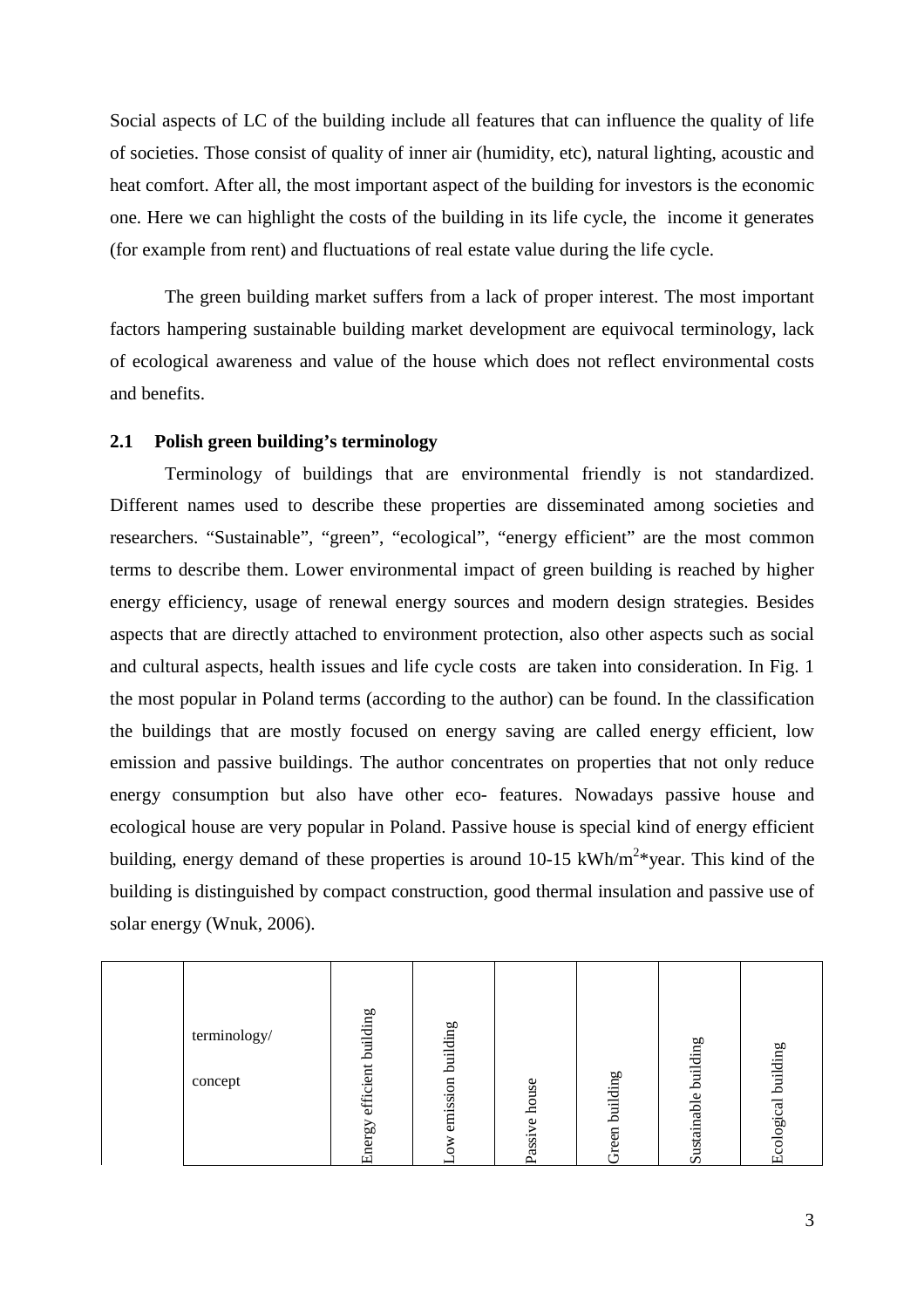|        | functionality                                  |                  |                  |         |                  | $\boldsymbol{+}$ |                  |
|--------|------------------------------------------------|------------------|------------------|---------|------------------|------------------|------------------|
|        | energy efficiency                              | $\, +$           | $\boldsymbol{+}$ | $^{+}$  | $\boldsymbol{+}$ | $\boldsymbol{+}$ | $\boldsymbol{+}$ |
|        | amount of resources                            | $+$              | $+$              | $+$     | $\boldsymbol{+}$ | $\boldsymbol{+}$ | $+$              |
|        | comparability<br>of<br>environmental<br>issues | $\,+\,$          | $\boldsymbol{+}$ | $\,+\,$ | $\boldsymbol{+}$ | $\boldsymbol{+}$ | $+$              |
|        | health                                         | $\boldsymbol{+}$ | $\boldsymbol{+}$ | $\,+\,$ | $\boldsymbol{+}$ | $\boldsymbol{+}$ | $\boldsymbol{+}$ |
|        | social and cultural<br>aspect                  |                  |                  |         | $\boldsymbol{+}$ | $\boldsymbol{+}$ |                  |
| Aspect | Life Cycle costs                               |                  |                  |         | $+$              | $\boldsymbol{+}$ |                  |

Fig. 1 Partition of terms describing environment friendly buildings with consideration of ecological characteristics (source: self elaboration based on (Nelson & Rakau, 2010))

Confirmation of fulfillment of those conditions is Passivehaus Institut's certification. First Polish passive house is located in Smolec near Wroclaw. Construction of ecological buildings (low-tech buildings) is based on low processed and natural (organic) materials. What is very important, is that those properties are adopting old, traditional construction methods to our times. "Green building" term relates to more advanced and sustainable properties. Green buildings are efficient in their use of energy, water and other resource, and are designed to create better environment for occupants. They function in consideration of the sustainable development's idea. The author perceives the difference between the terms "green" and "sustainable" building (as shown in Fig. 1), however, for the purpose of the paper those terms will be used interchangeably.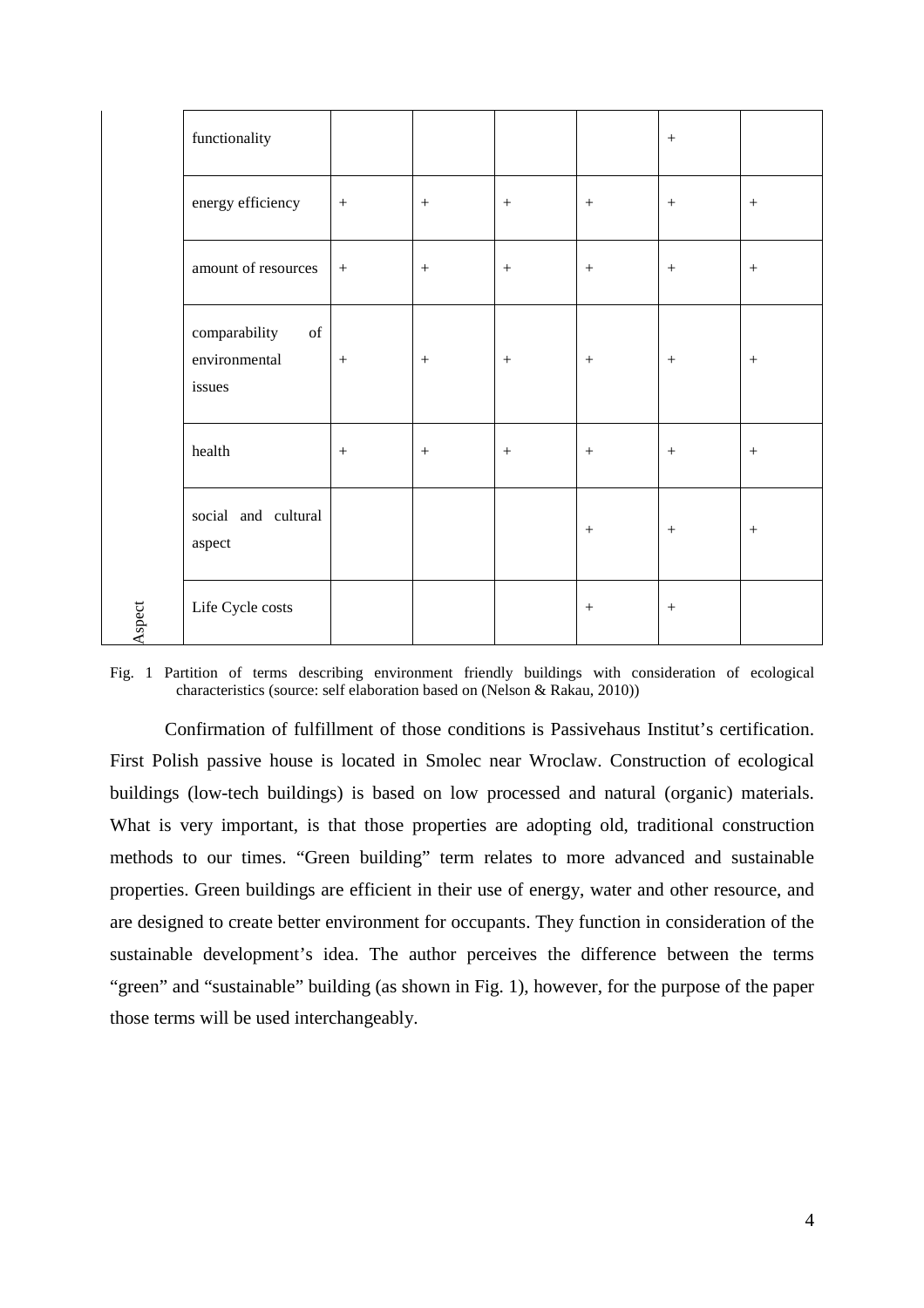#### **2.2 Law and regulations**

Polish construction sector needs more sustainable approach in order to decrease energy consumption. Policy of  $EU<sup>1</sup>$  aims not only to lower energy demand of the buildings but also lower usage of natural resources during their life cycle. In Poland implementation of the European laws concerning buildings is made by amendment of existing laws and regulations. Directive 2002/91/EC of the European Parliament and of the Council of 16 December 2002 on the energy performance of buildings was transposed via act- Construction Law and ordinance of Ministry of Infrastructure of 12 April 2002 on technical requirements which should be met by buildings and their location. In 2008 changes were made in Technical Requirements<sup>2</sup> in accordance to Directive  $2002/91/EC$ . As indicated in the act buildings and their installations have to be designed and accomplished to minimize energy demand. Since year 2009 due to new regulations (Construction Law) all new buildings (the ones on real estate market, refurbished or renovated) have been obliged to have a Energy Performance Certificates (EPC). In 2010 European Parliament approved new Directive on energy performance of buildings- Directive 2010/31/EC of the European parliament and of the council of 19 May 2010 on the energy performance of buildings. According to this regulation all new buildings in the EU by the year 2020 need to be nearly zero-energy ones. However, the term "nearly zero- energy buildings" is not precisely defined and gives the member countries the opportunity to establish its own referral merit in this matter. By the end of June 2012 Directive 2010/31/EC should be transposed to Polish law.

#### **2.2.1 Certification systems available in Poland**

The lack of homogeneous definition of green building made it hard to establish one terminology respected in all fields for those buildings. To warrant environmental friendly aspects of the building same certification options were introduced. In Poland there is one mandatory certification system, which results in having Energy Performance Certificate  $(EPC)$ . In EU<sup>3</sup> all new buildings, and sold or rented ones are obliged to have a energy performance certificate. An example of this certificate can be found in Fig. 2. EPC uses comparative scale and quantifies energy consumption level. This allows to determine

 $\overline{a}$ 

<sup>&</sup>lt;sup>1</sup> EU- European Union

<sup>&</sup>lt;sup>2</sup> Rozporządzenie Ministra Infrastruktury z dnia 12 kwietnia 2002 r. w sprawie warunków technicznych, jakim powinny odpowiadać budynki i ich usytuowanie (Dz. U. Nr 75 z późniejszymi zmianami)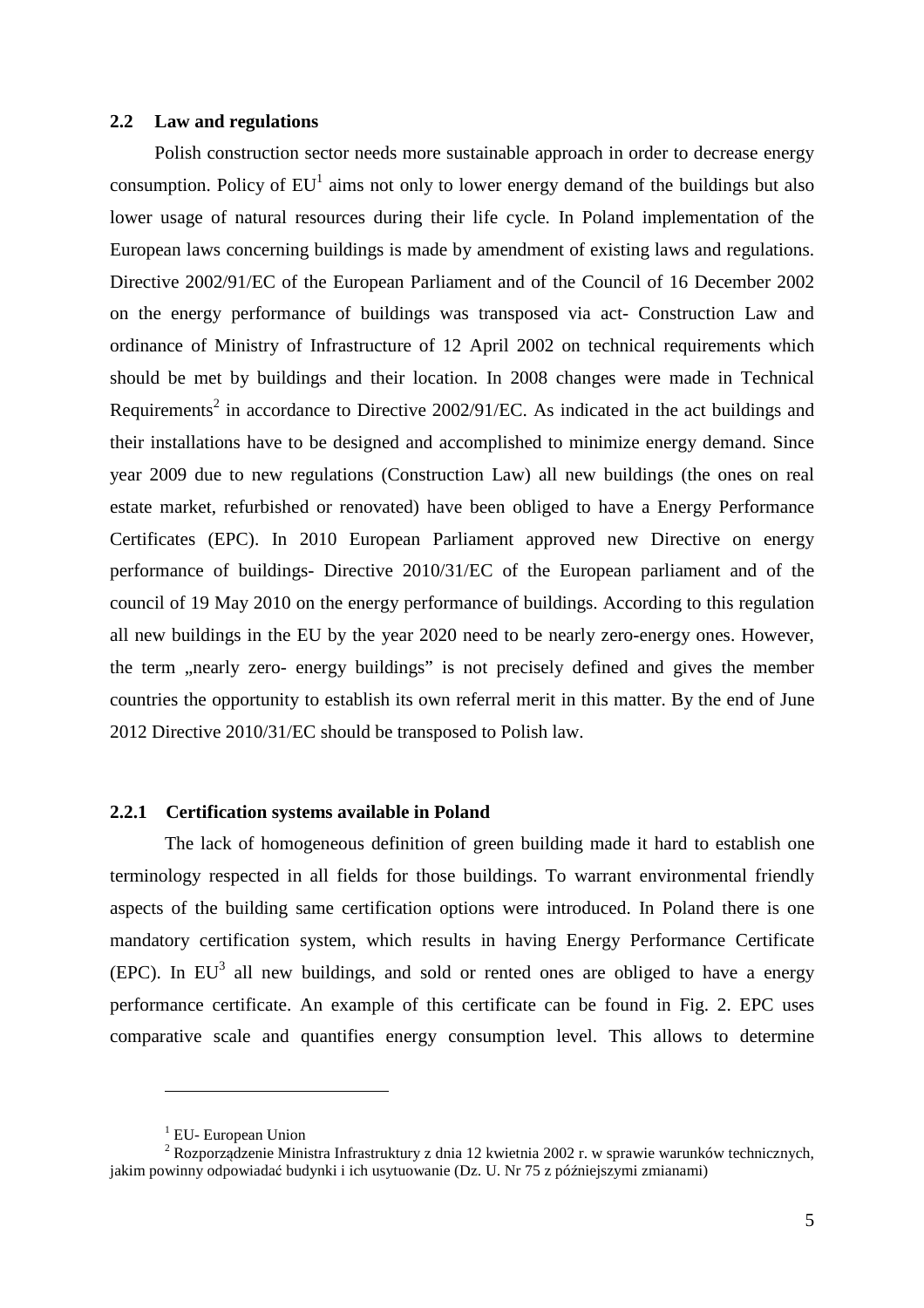property's energy efficiency level. However the EPC does not warranty sustainable approach of the building. A property with this certificate not always is energy efficient, the result of the calculation of energy consumption can however indicate level of energy efficiency.

| Ważne do: 30 marca 2020                                                                                 |            |                                     |                                                                   |                                                                                                                                                                                                                                                                                                                                                                                                                                                       |
|---------------------------------------------------------------------------------------------------------|------------|-------------------------------------|-------------------------------------------------------------------|-------------------------------------------------------------------------------------------------------------------------------------------------------------------------------------------------------------------------------------------------------------------------------------------------------------------------------------------------------------------------------------------------------------------------------------------------------|
| Budynek oceniany: Budynek mieszkalny                                                                    |            |                                     |                                                                   |                                                                                                                                                                                                                                                                                                                                                                                                                                                       |
| Rodzaj budynku                                                                                          |            |                                     | Budynek mieszkalny jednorodzinny                                  |                                                                                                                                                                                                                                                                                                                                                                                                                                                       |
| Adres budynku                                                                                           |            |                                     |                                                                   |                                                                                                                                                                                                                                                                                                                                                                                                                                                       |
| Całość/Część budynku                                                                                    |            | całość                              |                                                                   |                                                                                                                                                                                                                                                                                                                                                                                                                                                       |
| Rok zakończenia budowy/rok<br>oddania do użytkowania                                                    |            | 2009                                |                                                                   |                                                                                                                                                                                                                                                                                                                                                                                                                                                       |
| Rok budowy instalacji                                                                                   |            | 2009                                |                                                                   |                                                                                                                                                                                                                                                                                                                                                                                                                                                       |
| Liczba lokali mieszkalnych                                                                              |            |                                     |                                                                   |                                                                                                                                                                                                                                                                                                                                                                                                                                                       |
| Powierzchnia użytkowa (A, m <sup>2</sup> )                                                              |            | 176,45                              |                                                                   |                                                                                                                                                                                                                                                                                                                                                                                                                                                       |
| Cel wykonania świadectwa                                                                                |            | budynek nowy<br>$\square$ rozbudowa | D budynek istniejący<br>□ ogłoszenie                              | □ najem/sprzedaż<br>$\square$ inny                                                                                                                                                                                                                                                                                                                                                                                                                    |
| 50<br>O<br>Wg wymagań WT2008 budynek nowy <sup>2</sup>                                                  | 100<br>150 | 200<br>250                          | 300<br>350<br>Wg wymagań WT2008 budynek przebudowany <sup>2</sup> | 400<br>450<br>500                                                                                                                                                                                                                                                                                                                                                                                                                                     |
|                                                                                                         |            |                                     |                                                                   | Zapotrzebowanie na energię końcową (EK)                                                                                                                                                                                                                                                                                                                                                                                                               |
| Zapotrzebowanie na energię pierwotną (EP)                                                               |            |                                     |                                                                   | 134,86<br>kWh/(m <sup>2</sup> rok)                                                                                                                                                                                                                                                                                                                                                                                                                    |
| Stwierdzenie dotrzymania wymagań wg WT2008 <sup>2</sup><br><b>Budynek oceniany</b><br>Budynek wg WT2008 | 151,83     | kWh/(m <sup>2</sup> rok)            | Budynek oceniany                                                  |                                                                                                                                                                                                                                                                                                                                                                                                                                                       |
| odpowiednia wartościa referencyjna.                                                                     | 158,55     | kWh/(m <sup>2</sup> rok)            |                                                                   | 1) Charakterystyka energetyczna budynku określana jest na podstawie porównania jednostkowej ilości nieodnawialnej energii pierwotnej EP niezbędnej<br>do zaspokojenia potrzeb energetycznych budynku w zakresie ogrzewania, chłodzenia, wentylacji i ciepłej wody użytkowej (efektywność całkowita) z<br>2) Rozporządzenie Ministra Infrastruktury z dnia 12 kwietnia 2002 r. w sprawie warunków technicznych, jakim powinny odpowiadać budynki i ich |

Fig. 2 First page of Polish energy performance certificate (source: self elaboration based on Rozporządzenia w sprawie metodologii sporządzania świadectw charakterystyki energetycznej)

Besides mandatory certification the Polish real estate market is open for voluntary certification systems of green buildings. Worldwide known certification systems (available in Poland) of sustainable buildings are as follows: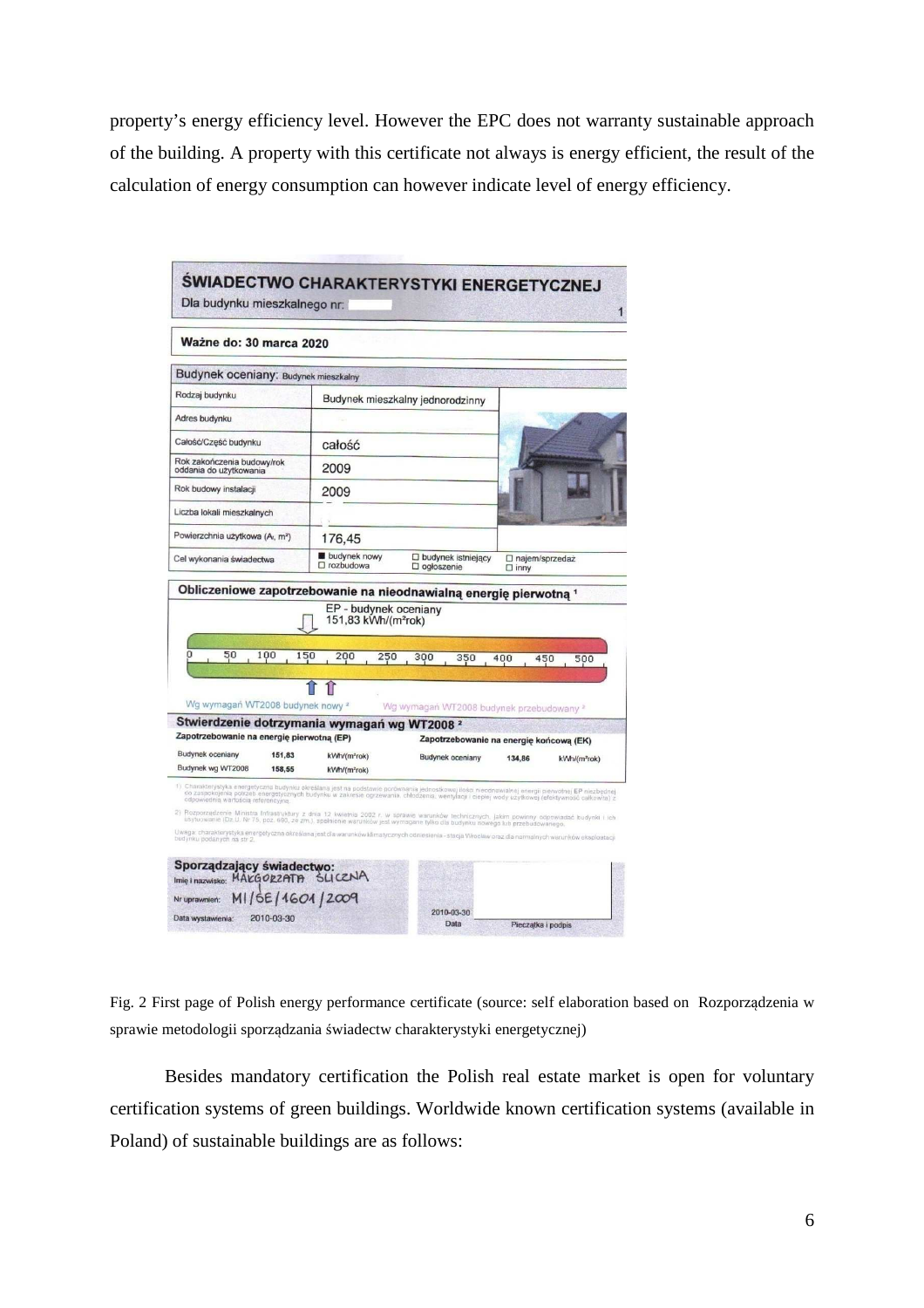- LEED (Leadership in Energy and Environmental Design)- origin USA,
- BREEAM (Building Research Establishment Environmental Assessment Method)- origin UK,
- DGNB (Deutsche Gesellschaft für Nachhaltiges Bauen e.V.)- origin Germany,
- EU GreenBuilding, origin European Union,

LEED is the most popular certification system in the world. Any kind of the building can register for LEED certification. However receiving the certificate is a long lasting process as the system assesses the building in life cycle period. In Poland in year 2012 there are 39 registered properties for LEED. As of year 2012 there has been 6 buildings holding LEED certificate (3 properties with Silver LEED and 3 with Gold LEED) (Jackowska, n.d.). BREEAM was established in year 1990 and was the first certification system in the World,. Thanks to that a lot of subsequent systems model themselves on it. At present 5 Polish buildings have received BREEAM certification (Jackowska, 2012) (Juchimiuk, 2011). Even though German real estate market is the biggest in Europe their certification system was established recently (Nelson & Rakau, 2010). DGNB is one of the most complex certification systems in the world as it complies both environmental, economic and social aspects. This system has just been introduced to Polish construction and the real estate market in April 2012. GreenBuilding program differs from LEED, BREAM and is focused just on energy efficiency. Properties with really high level of energy savings can receive this certificate. In Lower Silesia region (Poland) this certificate is owned by (for example) Grunwaldzki Center (commercial building in Wroclaw). There is no green building certification system origin in Poland therefore sustainable buildings located in our country are registered in systems mentioned above. However the number of Polish properties holding the green building certificate is low in comparison with other European countries.

## **3 Real estate appraisal in Poland**

Real estate appraisal's main goal is to determinate value of the building. The term – "real estate value" is ambiguous and can allow various interpretations. In theory there are 3 elementary trends in real estate valuation:

- absolutistic,
- relativistic,
- assorted (mixed).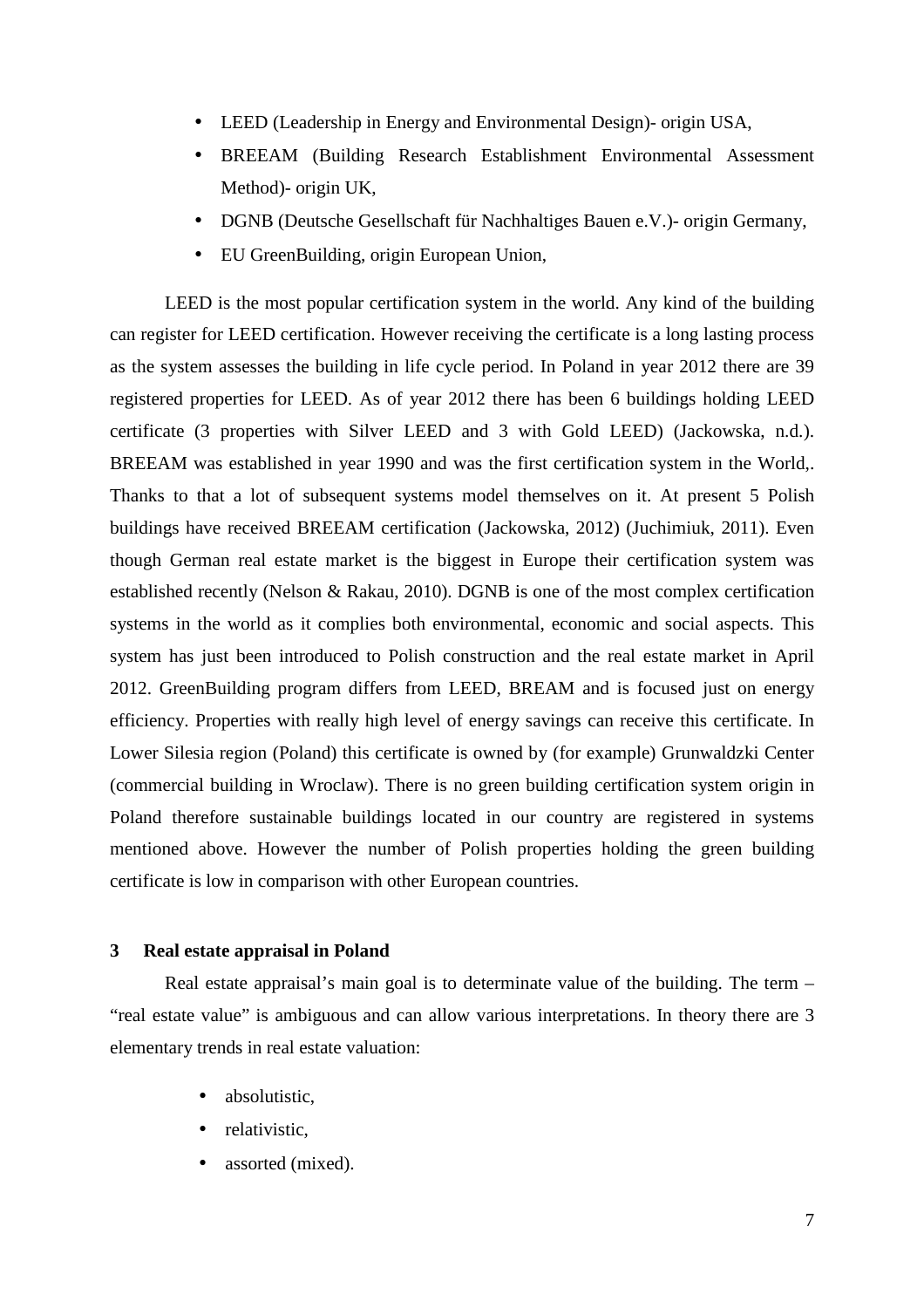Absolutistic approach to valuation is based on the idea that income ability of the real estate is the only right factor on which to base the appraisal. Relativistic method, on the other hand, states that every property has many different values depending on the goal of appraisal. Diverse valuation methods are allowed in assorted approach, however, more and more entities consider market price for the only correct appraisal method. It's possible on the assumption that the competitiveness condition exists and the market value can be determinated in practice (Mączyńska et al., 2004, pp.39-52). In the paper the market value is the only one being analyzed. In European Valuation Standards market value is defined as "the estimated amount for which the property should exchange on the date of valuation between a willing buyer and a willing seller in an arm's length transaction after proper marketing where in the parties had each acted knowledgeably, prudently and without compulsion." (The European Group of Valuers' Association, 2007)

### **3.1 Most common valuation methods**

Since real estate valuation methodology is complicated it's regulated by law. Polish law in the subject includes acts and ordinance, such as:

• Act of 21.08.1997 on the real estate economy (*Ustawa o gospodarce nieruchomo*ś*ciami* Dz.U. 1997 Nr 115 poz. 741 z późń. zm.)

• Council of Ministers ordinance of 21.09.2004 on the real estate valuation and drawing up valuation report (Rozporządzenie Rady Ministrów z dnia 21.09.2004 r. w sprawie wyceny nieruchomości i sporządzania operatu szacunkowego (Dz.U. 2004 nr 207 poz. 2109

Since year 2004 valuers' occupational standards has been binding regulation (Anon., 2012). For Polish property experts National Valuation Standards and so called "interpretative notes" are in force rules in the real estate valuation. Due to constant improvement process of those standards "interpretative notes" present good practice guides, which were agreed on with Polish Federation of Valuers' Associations (PFVA).

Methodology of the real estate valuation singles out approaches. They consist of methods which contain appraisal techniques (See Fig. 3). To determine real estate market value appraisers use comparative, income, cost and mixed approaches. The one to be employed depends on the goal of valuation, the type of property, the market data availability, clients preferences and etc. The most common approaches are comparative and income. However, in specific conditions mixed approach is used. Specific conditions are the ones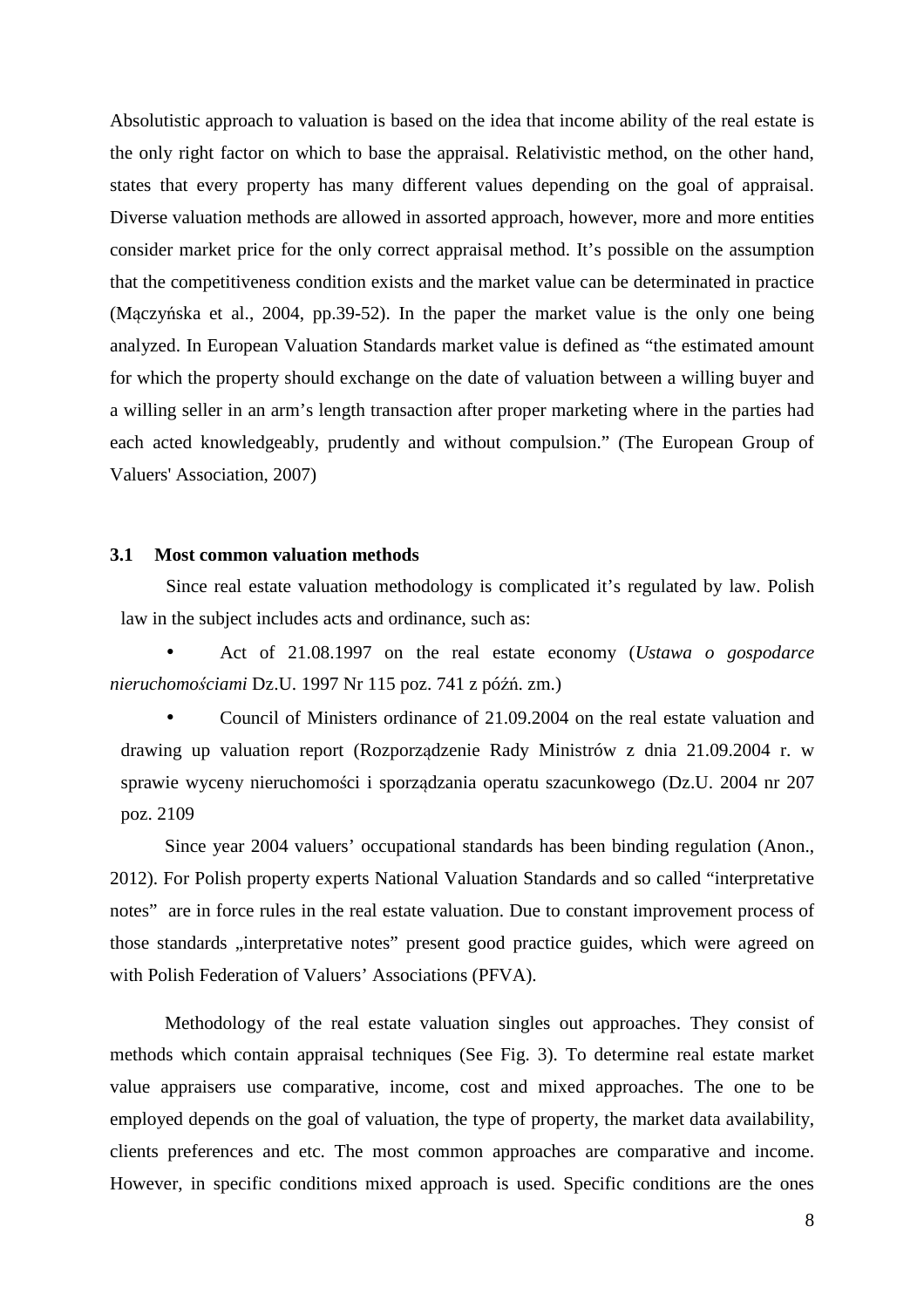when valuer is not able to use sale comparison or income approach. When buyer is interested in replacement (reconstruction) cost of the property the cost approached is used (Brzeski et al., 2008, pp.893-93).



Fig. 3 Approaches, methods and techniques applied in real estate valuation in Poland (source: self elaboration based on (Mączyńska et al., 2004))

The proper valuation requires the knowledge about the depreciation, replacement or reconstruction costs of existing property (Brzeski et al., 2008, pp.893-94). This approach is based on estimates of the cost to construct another property that is either replica of original or based on estimates of the cost to construct another property that is either replica of original or<br>of equivalent grade. The most common approaches and techniques used in Poland to value properties are sales comparison and income approach. Further details on each of these valuation techniques are provided below.

Sales comparison approach is based on the rule that buyer relies on prices paid for similar properties in the same neighbourhood at the same time. It is used when valuer has an access to market date regarding similar buildings. Those properties need to have characterized access to market date regarding similar buildings. Those properties need to have characterized<br>features which distinguish them by. Real estate value needs to be corrected by those features including influence of the time on prices. In this approach 3 methods (comparison in pairs, mean prices correction, statistical market analyze) are used. This methodology is seldom applied to rare or special-purpose properties due to lack of buildings to compare to.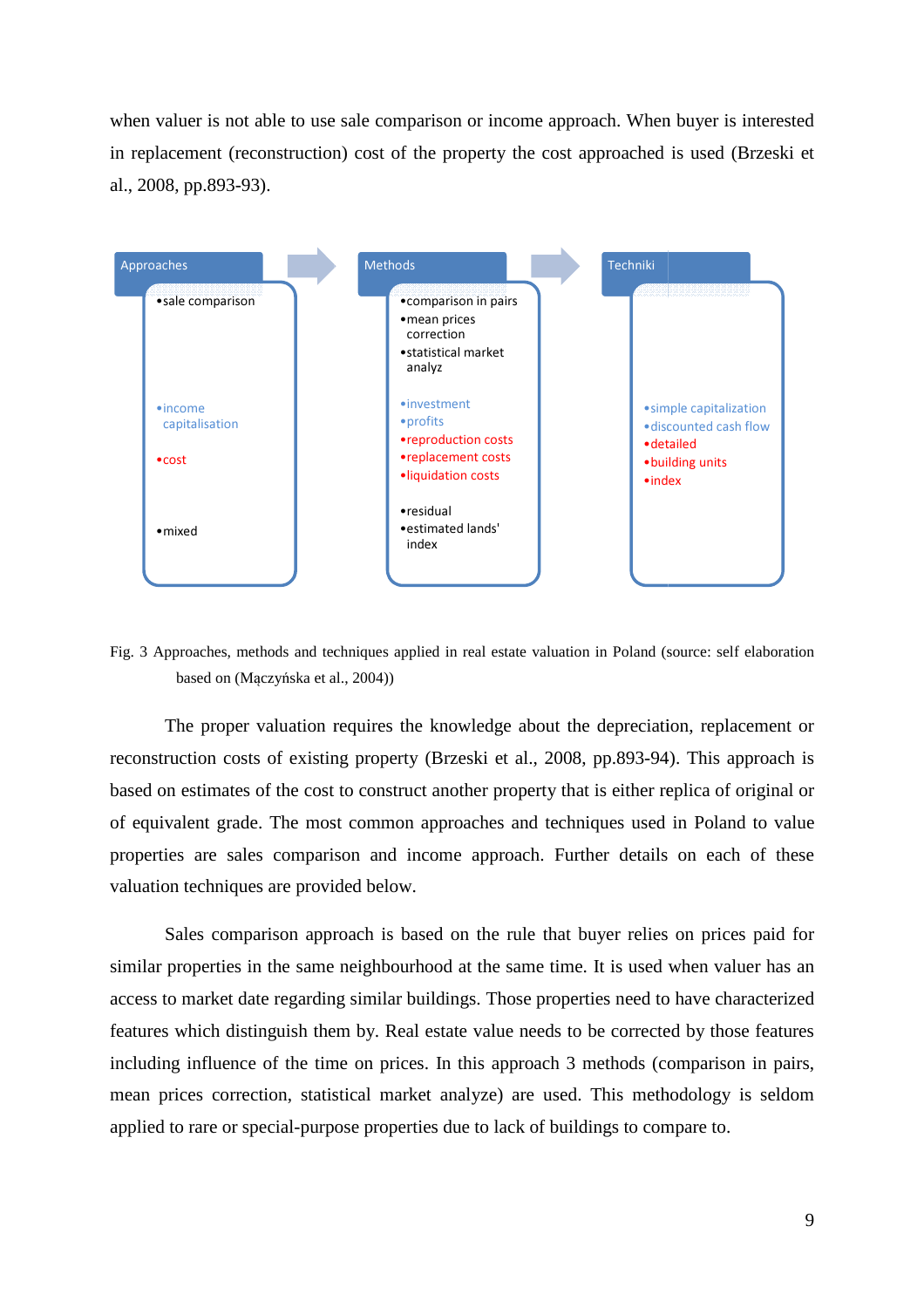In income approach buyer values the property by profit rate of similar buildings in the same location. The annual income is calculated by summing the gross potential income that building can generate. It can be used when prices and economics are well known. Value is determined by the capitalization of net annual income of the property. There are two techniques used: simple capitalization and discounted cash flow. Simple capitalization is based on capitalization of net annual income using market derived capitalization rate, which is obtained from analysis of similar property transactions. The rate is adjusted to appropriately reflect variations in risk. Discounted cash flow technique provides an assessment of value by discounting the future revenues and expenses generated by the property over the holding period. This involves numerous factors and assumptions regarding timing and duration of cash inflow and outflow. The accuracy of the valuation remains subject to the valuer's knowledge and relevant expertise.

### **3.2 Factors affecting property's value**

The nature of market in which the real estate market value is determined differs according to the subject of the trade. Market conditions will vary with the changing balance of supply and demand, changing knowledge, fashion, laws and regulations, expectations, credit conditions, hopes of profit and etc. The question every valuer needs to ask is whether sustainability matters to the market, and thus, to what degree green features should (or should not) be valued. No matter which valuation approach is used, appraiser first need to understand whether market values green features (Runde & Thoyre, 2010). Unfortunately, recent studies have shown that the Polish market is valuing just a few green features of a property. In (Runde & Thoyre, 2010) there are suggestions that appraiser before valuing the building should categorize the property (green or non- green category) and the market. Market can be either sustainable oriented (SO) or not sustainable oriented (NSO). NSO market is described by (Runde & Thoyre, 2010):

- few or no regulation,
- green-up limited to compliance,
- few or no green buildings,
- no local GBC (Green Building Council) chapter,
- limited or no evidence of sustainable uptake in community.

Those factors are true for US market, however they can apply to other locations as well. According to featured information the Polish green building market meets most of these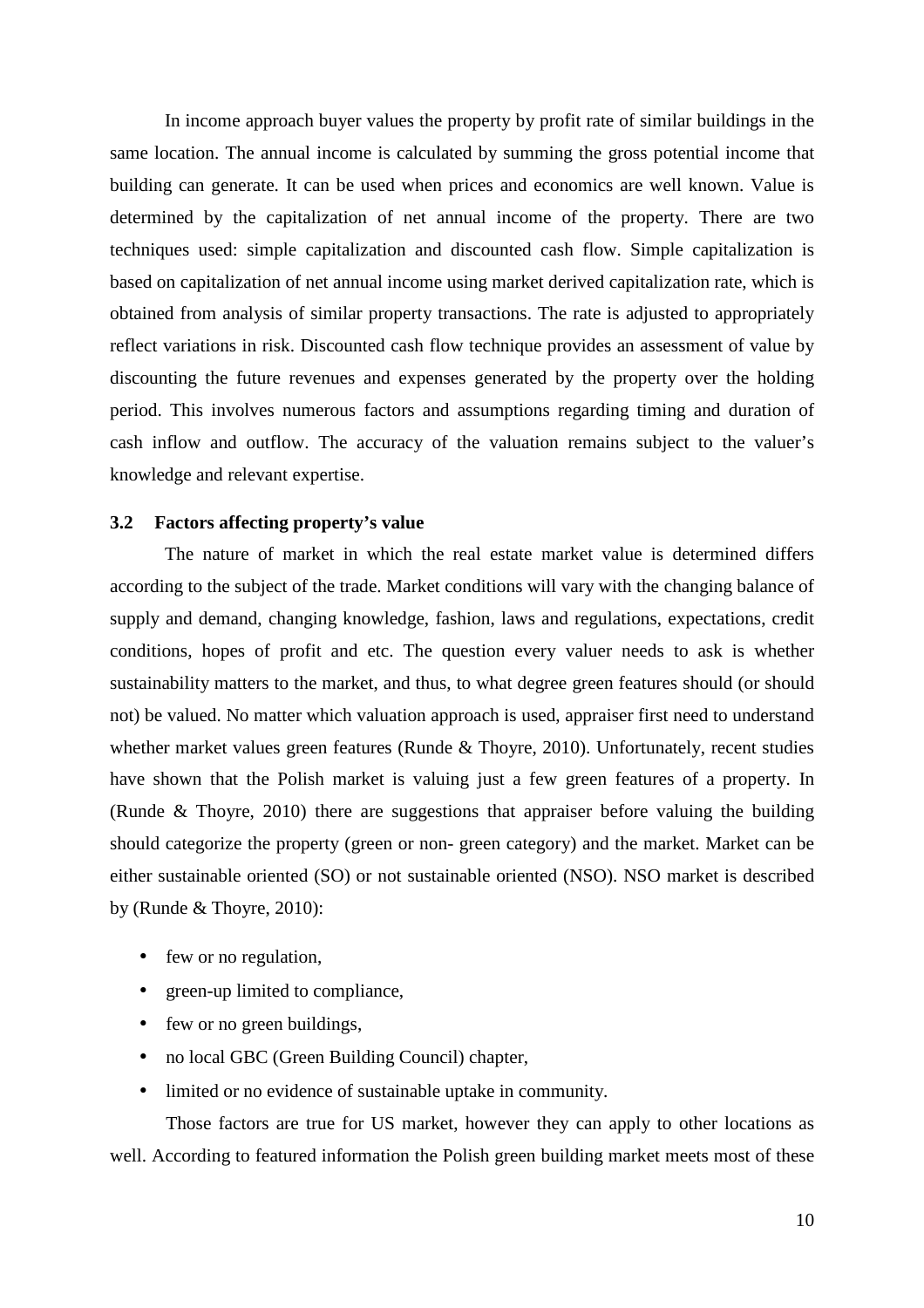characteristics. We have few regulations in the field, green-up is limited to compliance. Most of the investors in the market do as little as possible to fulfill national requirements. There are just a few green buildings and sustainable uptake in community is limited. Polish Green Building Council (PlGBC) was established in 2006, however the awareness among investors and consumers on sustainable buildings is still low.

The market orientation needs to be considered while adjusting the green features of the properties. Helpful in that matter can be information in Fig. 4

|                |               |                                                               | <b>Adjustments to Comps</b><br>(Sale and Rent)                              |                                                                                                                                                                                      | Potential Impacts on Subject in the:                                                                                          |
|----------------|---------------|---------------------------------------------------------------|-----------------------------------------------------------------------------|--------------------------------------------------------------------------------------------------------------------------------------------------------------------------------------|-------------------------------------------------------------------------------------------------------------------------------|
| <b>SUBJECT</b> | <b>MARKET</b> | <b>Brown</b><br>Comps                                         | Green<br>Comps                                                              | Income<br>Approach                                                                                                                                                                   | Cost<br>Approach                                                                                                              |
| <b>BROWN</b>   | <b>NSO</b>    |                                                               | Analyze any<br>specific green<br>features of<br>comps & adjust<br>as needed |                                                                                                                                                                                      |                                                                                                                               |
| <b>GREEN</b>   | <b>NSO</b>    | Adjust ↑ for<br>green features<br>that brown<br>market values | Compare green<br>features of<br>comp to subject                             | Analyze green<br>features for<br>+ or (-) economic<br>impact                                                                                                                         | Market may not<br>recognize all extra<br>costs on \$ for \$<br>basis - assess<br>green feature costs<br>individually          |
| <b>BROWN</b>   | SO            |                                                               | Adjust $\downarrow$ for any<br>superior green<br>features of<br>comp        | $\downarrow$ rent and/or<br>growth rate?<br>Tvacancy?<br>↑absorption?<br>↑energy and/or<br>water cost?<br>↑ Cap Ex reserves<br><b>TOAR</b><br>↑ Discount rate?<br>Cap Ex to green up | Replacement cost<br>will likely reflect<br>green construction<br>so depreciation<br>should reflect<br>brownness of<br>subject |
| <b>GREEN</b>   | SO            | Adjust 个for<br>green feature<br>deficiency                    | Compare<br>specific green<br>features of<br>comp to subject                 | Assess if subject<br>meets/exceeds the<br>"greenness" of the<br>market                                                                                                               |                                                                                                                               |

Fig. 4 Sustainability Valuation Impact Grid (Runde & Thoyre, 2010)

 In case green property is located in NSO the appraisal should analyze green features (adjust subject as necessary) and review comparables to be sure they are or are not green adjusting if necessary. Valuer should also consider risks associated with resource use, obsolescence, transparency and stakeholder influence, externalities. Real estate valuation in Poland is mainly focused on non environmental issues. It may be cause by lack of ecological awareness, thus unavailability to value externalities. In some countries (Australia) seminars and courses are offered to introduce green building idea to appraiser. PlGBC is promoting the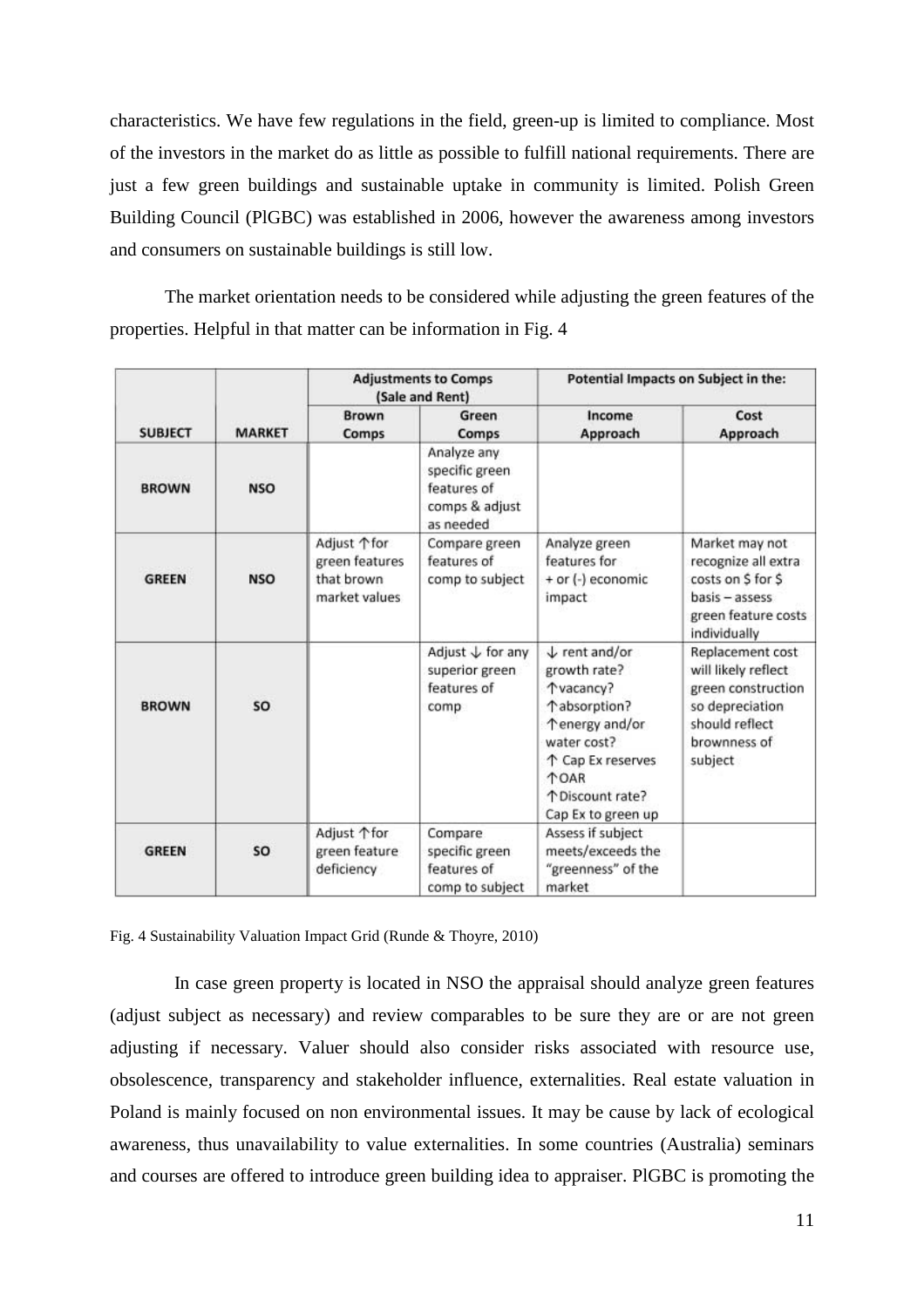sustainable design idea by hosting conferences, fairs, etc. Lately post graduate studies are offered in architecture and sustainable building (PlGBC, n.d.). Seminars are offered to improve knowledge about green buildings and their valuation. Courses on green building valuation are not offered in Poland yet. They are available in US and show familiar appraisal principle and procedures with a new context. The seminars address how green buildings are analyzed and valued for investment purposes. In these seminars appraisers can for example get information how to:

- Identify the relevant components of a green building,
- Discover green properties resources,
- Analyze the relevance of green features in the market (Pitts & Jackson, 2008).

# **1.3.1 Economic and environmental potential of green buildings**

Result of Green Building Council research have shown that green buildings (Arnel, n.d.):

- consume 85% less energy,
- consume 60% less water,
- generate 69% less waste.

A study published in Green Building Market Barometer shows that executives (from US construction sector) believe that green properties have lower energy costs, lower overall operating costs, lower total lifecycle costs over a 10-year span (in accordance 84%, 68%, 59% of respondents) (Turner Construction Company, 2008). Moreover, executives reported that green buildings have better financial performance than non-green buildings in following areas:

- building values,
- asking rents,
- return on investments.

Sustainable buildings are proving to be less risky, more stable in value, easier to rent and sell (Lützkendorf, 2011). Financial advantage of green buildings (in some cases) is hard to be empirically verifiable. In Fig. 5 economic advantages are analyzed from a point of view of the respective stakeholder and are described qualitatively. The most economical (according to classification above) is energy efficiency, reduction of water consumption,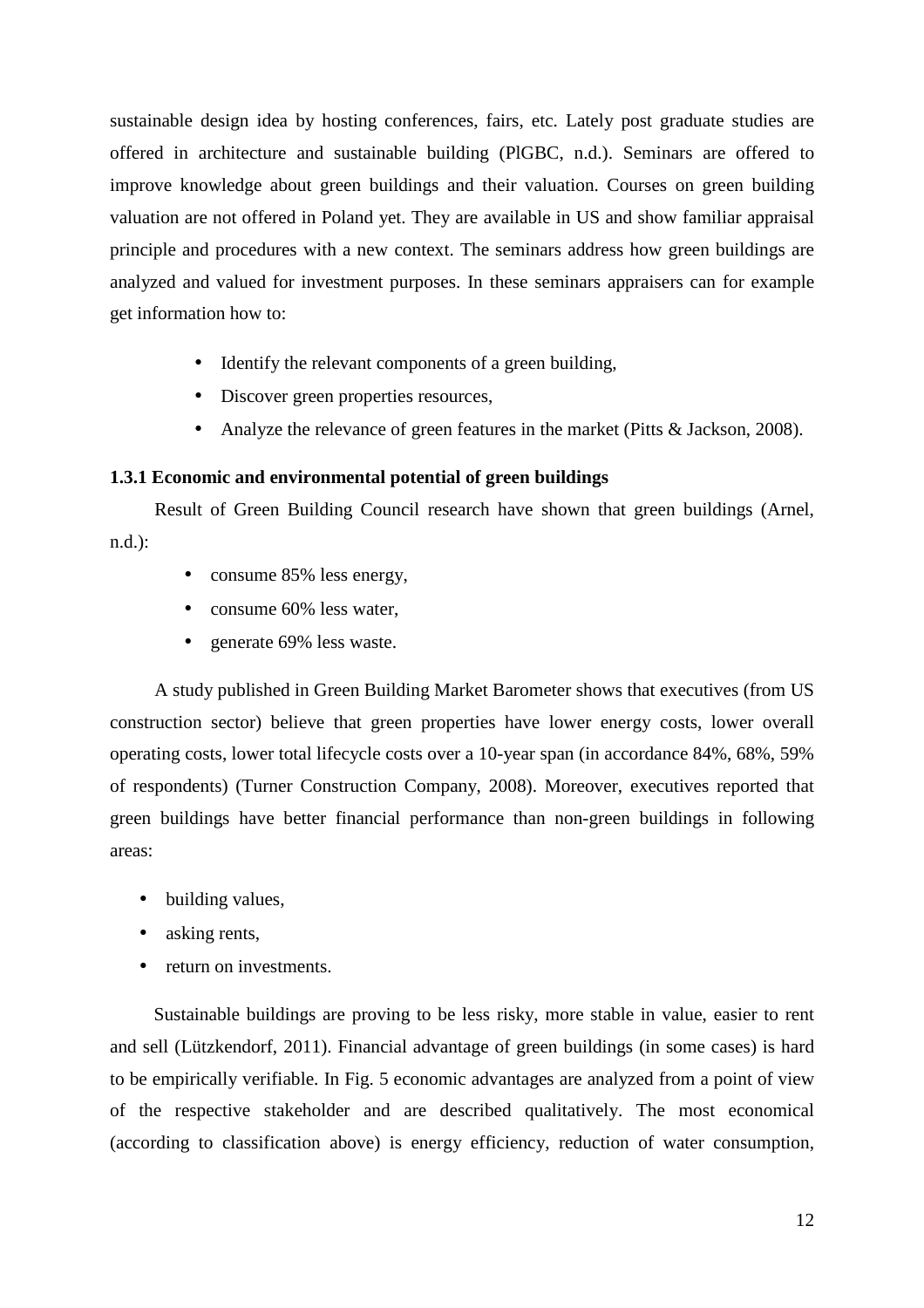environmental friendly material selection. In foreign literature (especially the one from US) green features and their benefits are well recognized.

|          |                | Effects and benefits on                                                                                                                         |                         |                               |                                |                                        |                                   | Developer / Owner /Investor / Landlord                            |                             |                                                                            |                                                                     |                                                                |                                                 | User /Tenant                 |                             |                                          | Society                                                               |                                                                                         |                                                  | Environment                                     |                              |
|----------|----------------|-------------------------------------------------------------------------------------------------------------------------------------------------|-------------------------|-------------------------------|--------------------------------|----------------------------------------|-----------------------------------|-------------------------------------------------------------------|-----------------------------|----------------------------------------------------------------------------|---------------------------------------------------------------------|----------------------------------------------------------------|-------------------------------------------------|------------------------------|-----------------------------|------------------------------------------|-----------------------------------------------------------------------|-----------------------------------------------------------------------------------------|--------------------------------------------------|-------------------------------------------------|------------------------------|
|          |                | Interactions                                                                                                                                    |                         |                               |                                | ٠                                      |                                   |                                                                   |                             |                                                                            |                                                                     |                                                                |                                                 |                              |                             |                                          |                                                                       |                                                                                         |                                                  |                                                 | ٠                            |
|          |                | <b>Effects</b><br>Building quality / Process quality                                                                                            | Increased marketability | of vacancy risks<br>Reduction | Reduction of maintenance costs | $_{\rm gains}$<br>image and reputation | Advantages in tendering processes | Inclusion in sustainable property in-<br>vesiment funds / indexes | Trading of CO2-certificates | Access to better financing conditions,<br>subsidy programs and tax credits | Higher prices/rents; more stable cash-<br>flow; profil maximisation | Stability of value and worth / Increases<br>in value and worth | Occupant satisfaction and productivity<br>gaxis | Reduction of operating costs | Inaage and reputation gains | Urban design quality / cu ltural quality | Fewer Sick-Building Syndromes / lower<br>cosis for health care system | <b>Urrough</b><br>external costs<br>Reduction of 'external co<br>environmental darnages | Lower resource use and raw material<br>depletion | -www.cross.com/2011/0<br>Reduction o<br>ronment | Preservation of Biodiversity |
|          | B1             | Energy efficiency / energy saving                                                                                                               | $\blacksquare$<br>ο     | $\blacksquare$                |                                | п                                      | $\blacksquare$                    | $\blacksquare$                                                    | $\blacksquare$              | $\blacksquare$                                                             | $\blacksquare$                                                      | $\blacksquare$                                                 |                                                 | $\blacksquare$               | $\blacksquare$              |                                          | $\blacksquare$                                                        | $\blacksquare$                                                                          | п                                                | $\blacksquare$                                  | $\Box$                       |
|          | B <sub>2</sub> | Reduction of water cons. / waste water                                                                                                          |                         |                               |                                | П                                      | П                                 | ■                                                                 |                             | $\blacksquare$                                                             | П                                                                   | П                                                              |                                                 | п                            | п                           |                                          |                                                                       | п                                                                                       |                                                  | п                                               | П                            |
|          | B <sub>3</sub> | Environmental friendly material selection                                                                                                       |                         |                               | ■                              |                                        | $\blacksquare$                    | ■                                                                 |                             | П                                                                          | П                                                                   | П                                                              |                                                 |                              |                             |                                          | П                                                                     | п                                                                                       |                                                  | $\blacksquare$                                  | $\Box$                       |
| Building | B <sub>4</sub> | Air quality / thermal comfort                                                                                                                   | П                       | п                             |                                | п                                      |                                   | п                                                                 |                             | $\blacksquare$                                                             | г                                                                   | п                                                              | $\blacksquare$                                  |                              |                             |                                          | п                                                                     |                                                                                         |                                                  |                                                 |                              |
|          | B5             | Functionality                                                                                                                                   | П                       |                               | п                              | п                                      |                                   | п                                                                 |                             |                                                                            | П                                                                   | ■                                                              | $\blacksquare$                                  |                              | п                           |                                          |                                                                       |                                                                                         |                                                  |                                                 |                              |
|          | B6             | Adaptability                                                                                                                                    | ∎                       | п                             |                                |                                        |                                   |                                                                   |                             |                                                                            | П                                                                   | п                                                              | П                                               |                              |                             |                                          |                                                                       | $\Box$                                                                                  | Ω                                                | Ω                                               |                              |
|          | B7             | Longevity / Durability                                                                                                                          |                         |                               | п                              |                                        |                                   |                                                                   |                             |                                                                            |                                                                     |                                                                |                                                 |                              |                             | $\Box$                                   |                                                                       | $\Box$                                                                                  | Ξ                                                | $\Box$                                          | $\Box$                       |
|          | B8             | Design / aesthetic quality                                                                                                                      | $\blacksquare$          |                               |                                | п                                      |                                   |                                                                   |                             |                                                                            | $\blacksquare$                                                      | $\blacksquare$                                                 | $\Box$                                          |                              | $\blacksquare$              | П                                        |                                                                       |                                                                                         |                                                  |                                                 |                              |
|          | P <sub>1</sub> | Integral design                                                                                                                                 |                         |                               |                                |                                        |                                   |                                                                   |                             |                                                                            |                                                                     |                                                                | $\Box$                                          | $\Box$                       |                             | $\Box$                                   |                                                                       | $\Box$                                                                                  | $\Box$                                           | □                                               | $\Box$                       |
| Process  | P <sub>2</sub> | User participation                                                                                                                              | $\blacksquare$          | п                             |                                | $\Box$                                 |                                   |                                                                   |                             |                                                                            | $\Box$                                                              |                                                                | $\Box$                                          |                              |                             |                                          |                                                                       |                                                                                         |                                                  |                                                 |                              |
|          | P3             | Systematic maintenance<br>المنقصات الماليتين لقطاط وللمتالة فالمحال والمصادر<br>$\mathbf{\mathcal{L}}$<br>المناور فالمحافظ والمتعاقبة والمحاورة | □                       | □                             | п                              | $\Box$                                 |                                   |                                                                   |                             |                                                                            |                                                                     |                                                                | $\blacksquare$                                  | □                            | □                           |                                          |                                                                       | □                                                                                       | п                                                | $\blacksquare$                                  |                              |

 $\blacksquare$  = strong/direct impact;  $\Box$  = weak/indirect impact

Fig. 5 Effects and benefits of sustainable buildings (Lützkendorf & Lorenz, 2010)

A study of the US green building market by McGraw found that environmental features in properties delivered the following added value (McGraw-Hill Construction, 2008) (McGraw-Hill Construction, 2007):

- operating costs decreased by  $8\div 9\%$ ,
- building values increased by 7,5%,
- return on investment (ROI) improved by 6,6%,
- occupancy ration increased by 3,5%,
- rent ration increased by 3%.

It is hard to say how the situation looks like in Poland, there are no sufficient data that could deliver trustworthy results on the benefits of green buildings. The author in master thesis conducted research on return on investment (ROI) of green buildings in Polish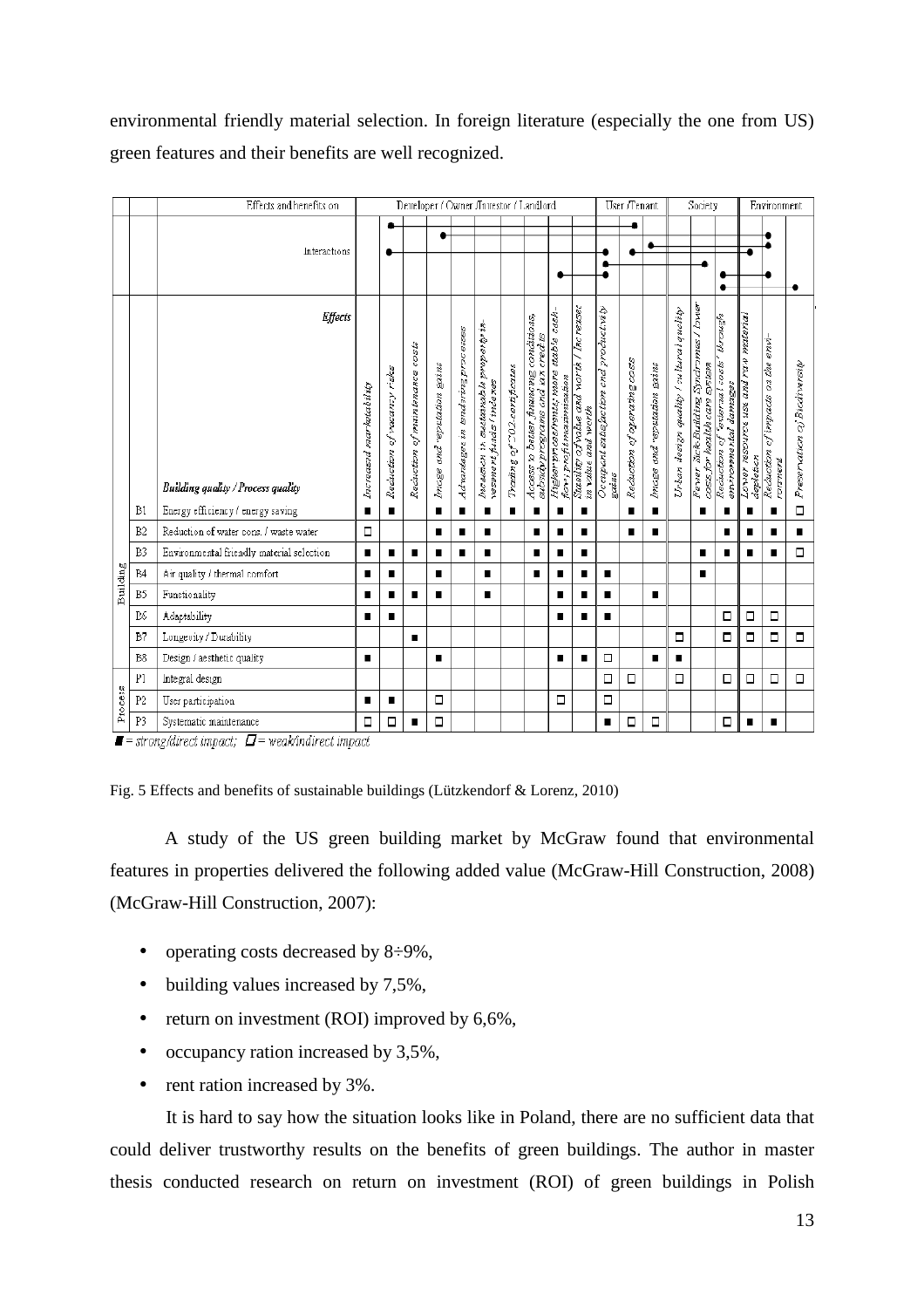conditions. Due to high prices of some environmental friendly features the results were oscillating between 12-45 years.

### **4 Environment protection issues in valuation process**

The purpose of a valuation is to forecast the future benefits of a property and calculate this into a current price. The accuracy of that appraisal will depend on the skills and ability of valuer in understanding the factors that influence value.

The sale comparison approach is appropriate for valuating green buildings. However valuer can encounter difficulties to find similar properties for comparison. This situation is a common one in Poland. Even if similar green buildings can be found for comparison appraiser still needs to make adjustments as green buildings may vary. Properties with the same green certificate can be assumed to be alike. Nonetheless appraiser needs to check green features and compare the level of certification (LEED has 3 levels which represent different approaches to environmental issues). Passive buildings may be consider similar as far as environmental impact level is concerned and can make it easier to value their features. Unfortunately in Poland there are 3 buildings with PassiveHaus Certificate (Anon., 2012). EPC can help in valuing green features, however appraiser can seldom find older properties with this certificate.

The cost approach may also be consider for determining value of green buildings. After estimating the reproduction and replacement cost of sustainable property, valuer can determine depreciation. Green buildings are built with more durable materials which results in their longer economic lives. Some forms of accrued depreciation of those buildings may be lower than for conventional ones (Pitts & Jackson, 2008). In some markets buyers may not be willing to pay a full cost for green amenities that already exist in the building and in that situation some adjustments should be made. The cost approach may ignore benefits of green characteristics and the effects they have on asset value. This flaw states for not using a cost approach. In Polish market it seems possible for some investors to decline paying extra for green features already installed in the property. Those features hardly are recognized as assets and thus may be omitted during appraisal process.

The income approach can also be consider for valuing green buildings (commercial buildings). Green attributes may reduce operating costs such as energy cost, water cost, maintenance and repairs. Those costs reductions increase net operation income. It is said that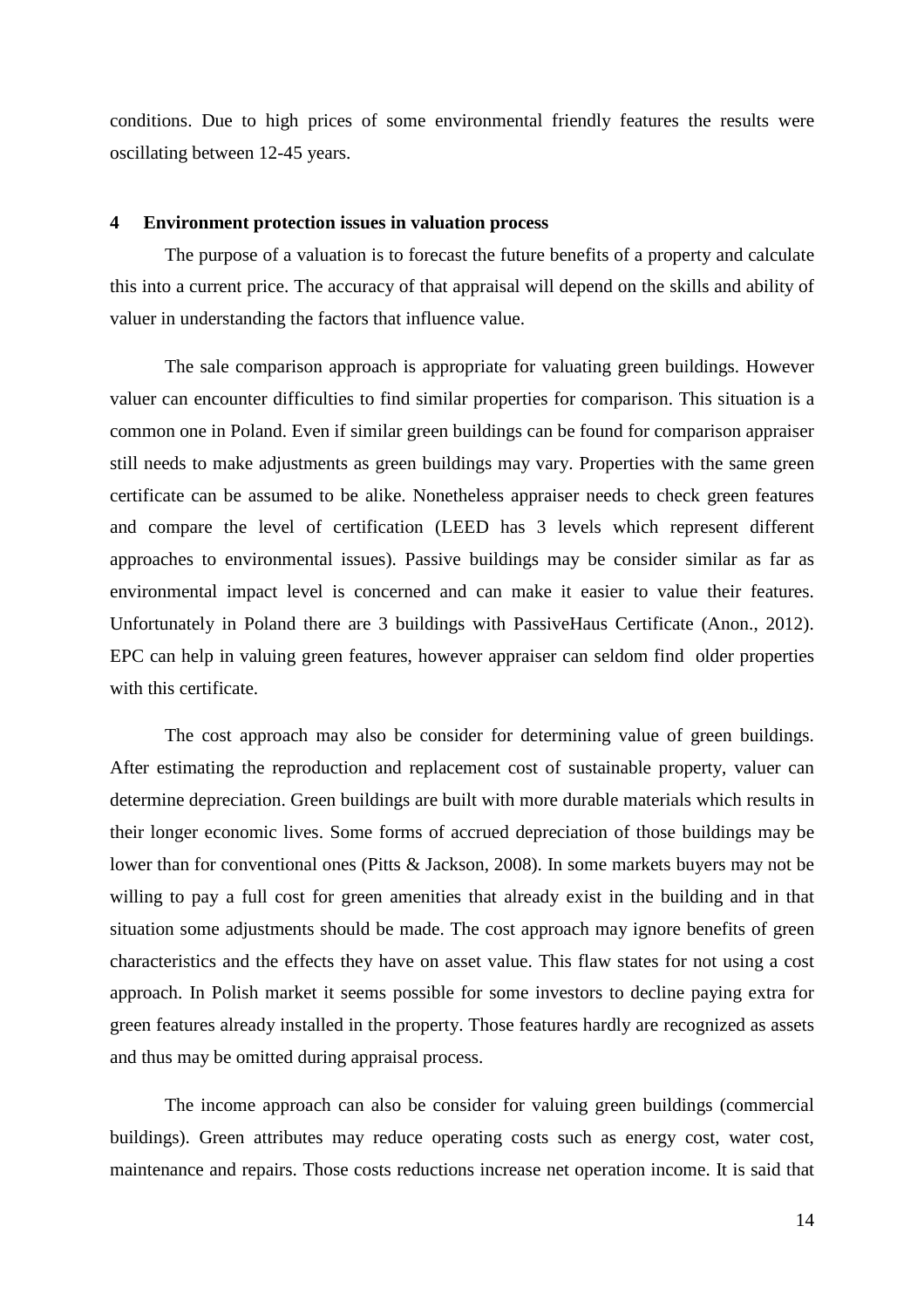green properties rent faster and at higher rents (Arnel, n.d.). Green Building Council Australia pointed other factors such us: longer lease terms, higher growth potential (compare to traditional buildings), reduction of vacancy rates (Bowman & Wills, 2008). However there is no market data on the subject available in Poland. Therefore, when applying income approach valuers will need to make their own judgment about the size of future benefits in those areas until detail market data is available. Discounted cash flow (DCF) technique is a good tool useful for valuing both green and non-green properties. Appraising green buildings using DCF allows numerous inputs that can be adjusted for sustainable building features.

Some believe that green buildings can be considered semi-specialized class due to the fact that they are different enough from conventional ones. In situation of a small number of green buildings applying methods, which are usually used for specialty properties, may seem appropriate (Pitts & Jackson, 2008). This can be useful in Polish conditions as the amount of green buildings is very limited.

## **4.1 Present situation in the real estate valuation**

Appraisers need hard data confirming increase in value of green buildings in order to include the green factors in their valuation. Major, worldwide problem in gathering the data is that many green buildings are public-sector properties and are not built for investment purposes (Pitts & Jackson, 2008). In Poland the problem is the small amount or even lack (in some parts of the country) of green properties. However, most of green buildings are privatesector and owners/ investors are not keen on sharing financial data about those properties. Situation ought to be different when those change hands. Furthermore some green features of the building are benefiting occupier rather than owner or investor. This situation also causes difficulties in valuation of sustainable properties. Implementation of Energy Performance Certificates in Poland was supposed to distinguish green properties in the real estate market. The certificate can be a good tool to characterize green features of the building, and thus help appraiser to include them in valuation process. EPC is a source of information about energy consumption, energy source used, quality of systems installed, etc. Properties with this certificate should be easy to value, as green features are visible at first glance. Even though according to Polish law all properties on the market are obliged to have EPC, most of owners bypass the law. It is a common practice for real estate agencies and notaries to construct the agreement between buyer and seller with a paragraph stating that buyer is aware of the fact that property doesn't have a EPC. Buyer chooses to purchase that property by lower price and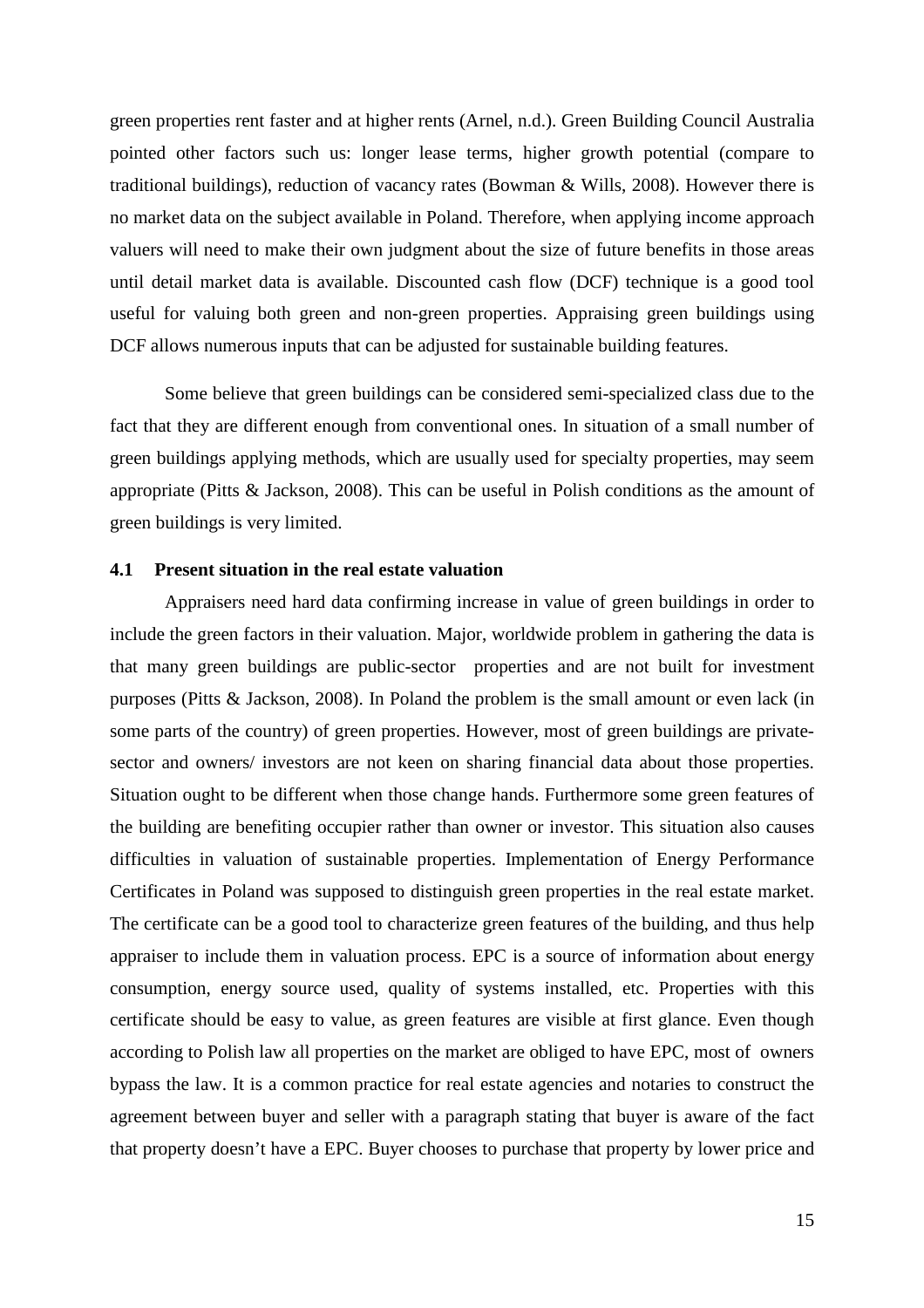seller can save on costs by not paying for EPC. This situation hampers the development of green building market and its valuation improvements.

Research conducted in year 2010 by Schöck Polska highlights that 80% of Poles presume good insulation systems (hence energy efficiency) as a very important factor of property. Other result indicate that 63% of respondents take into consideration insulating technologies and materials used while buying a house (Anon., 2010). Discourse with real estate agencies from Wroclaw city revealed that the price of property influences the demand the most. It can suggest that higher prices of green buildings (compared to traditional buildings) may reduce demand and hamper the development of green market. Information gathered from real estate agencies suggests that factors taken into consideration while buying the properties are as follows:

- location.
- property's area,
- good neighbourhood,
- property's standard.

This influences the approach to valuation of buildings. Main factors able to increase the value of property are the ones mentioned above. The author had a possibility to research historical transaction records from real estate agencies and none of them said anything about green features. It seems that despite widely propagated financial and environmental benefits for green buildings, real estate prices are not influenced by their sustainable characteristics.

# **4.2 Conclusions**

In the era of ecology awareness sustainable development is a main issue in global economy. According to European Commission buildings are responsible for 40% of total energy consumption in EU (Directive 2002/91/EC of the European Parliament and of the Council of 16 December 2002 on the energy performance of buildings). The most important factors for the sustainable building market development in Poland are unequivocal terminology, ecological awareness and value of the house which does reflect environmental costs and benefits. The result of the study indicates that real estate valuation does not take into consideration the environmental friendly issues implemented in the building. A few factors, such as good insulation or green location, are the ones that can increase the value of the house the most. Valuation not considering green features seems to be caused by small amount of green buildings and as a result lack of information about their benefits. This paper is the result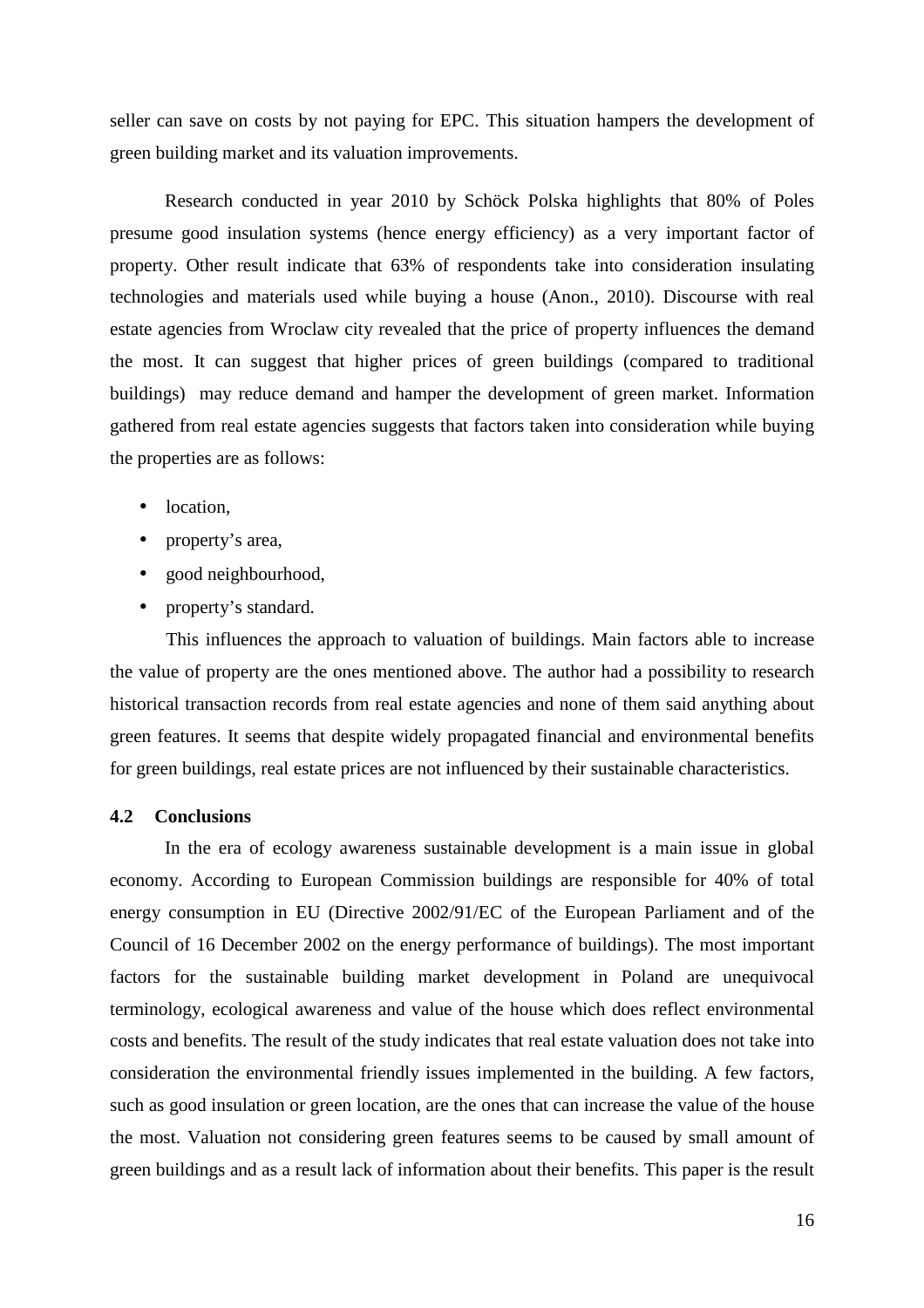of the first part of the research on green factors of the building and their influence on increasing the value of real estate. The research shows the need of exploring the problem in more detail. The author is planning to conduct a survey among developers/ investors, real estate agencies, valuers, consumers. The survey is supposed to gather profound information about the Polish green real estate market's problems such as lack of proper green building valuation methodology. Values of "willingness to pay" and "willingness to accept" may be revealed in the field of green features, which can help to propose modifications to the appraisal process in order to include environment friendly aspects of the building.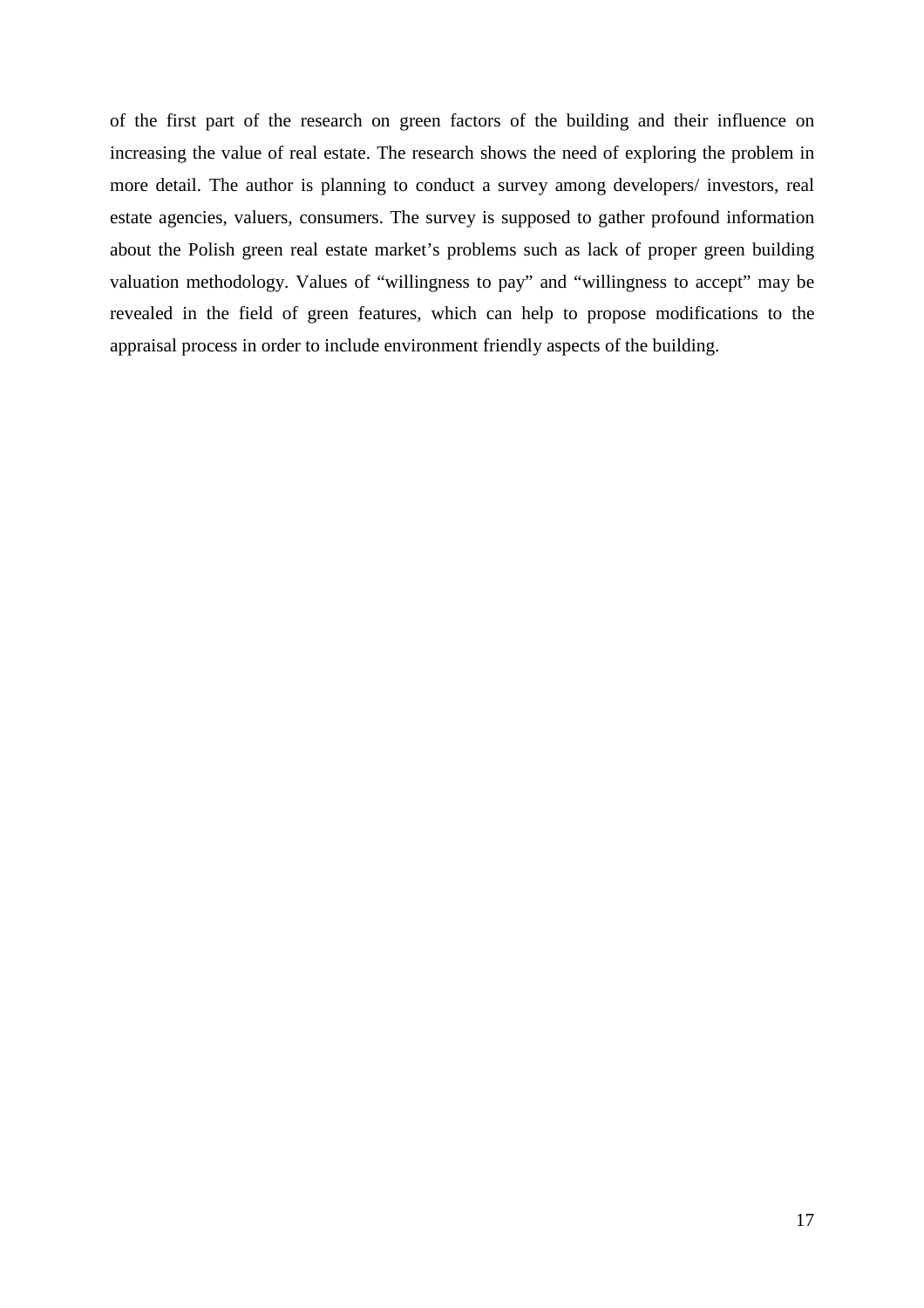### **References**

Anon., 1997. Dz.U. 1997 Nr 115 poz. 741 z późń. zm. *Ustawa o gospodarce nieruchomo*ś*ciami*. Ustawa. Sejm.

Anon., 2009. *Informacja Komisji Standardów o zasadach stosowania od 1 czerwca w 2009 r. Powszechnych Krajowych Zasad Wyceny (PKZW) orzez rzeczoznawców zrzeszonych w stowarzyszeniach tworz*ą*cych Polsk*ą *Federacj*ę *Stowarzysze*ń *Rzeczoznawców Maj*ą*tkowych (PFSRM)*. Krajowa rada Polskiej Federacji Stowarzyszeń Rzeczoznawców Majątkowych.

Anon., 2010. *Podstawa wobec ocieplania budynków*. Schöck Polska.

Anon., 2012. *Passiv Haus Projekte*. [Online] Available at: http://www.passivhausprojekte.de/projekte.php?search=2 [Accessed 31 May 2012].

Anon., 2012. *PFSRM standardy*. [Online] Available at: http://pfva.com.pl/standardy [Accessed 16 May 2012].

Arnel, T., n.d. *World Green Building Council*. [Online] Available at: www.worldgbc.org/images/stories/pdf/Final\_Climate\_Action\_article.pdf [Accessed October 2011].

Bowman, R. & Wills, J., 2008. *Valuing Green- How green buildings affect property values and getting the valuation method right*. Sydney: Green Building Council Australia.

Brzeski, W.J., Cichoń, J.K. & Rogatko, B., 2008. *Nieruchomo*ś*ci w Polsce, po*ś*rednictwo i zarz*ą*dzanie- kompendium*. Warszawa-Kraków: Europejski Instytut Nieruchomości.

Brzostowski, N., Hawryłyszyn, M., Karbowski, D. & Paniczko, S., 2008. *Przydomowe oczyszczalnie* ś*cieków- poradnik*. Białystok: Podlaska Stacja przyrodnicza Narew.

Doherty, P. & Leinberger, C., 2010. *Brookings Institution- research*. [Online] Available at: http://www.brookings.edu/research/articles/2010/11/real-estate-leinberger [Accessed 27 May 2012].

Górzyński, J., 2007. *Podstawy analizy* ś*rodowiskowej wyrobów i obiektów*. Warszawa: Wydawnictwo Naukowo-Techniczne.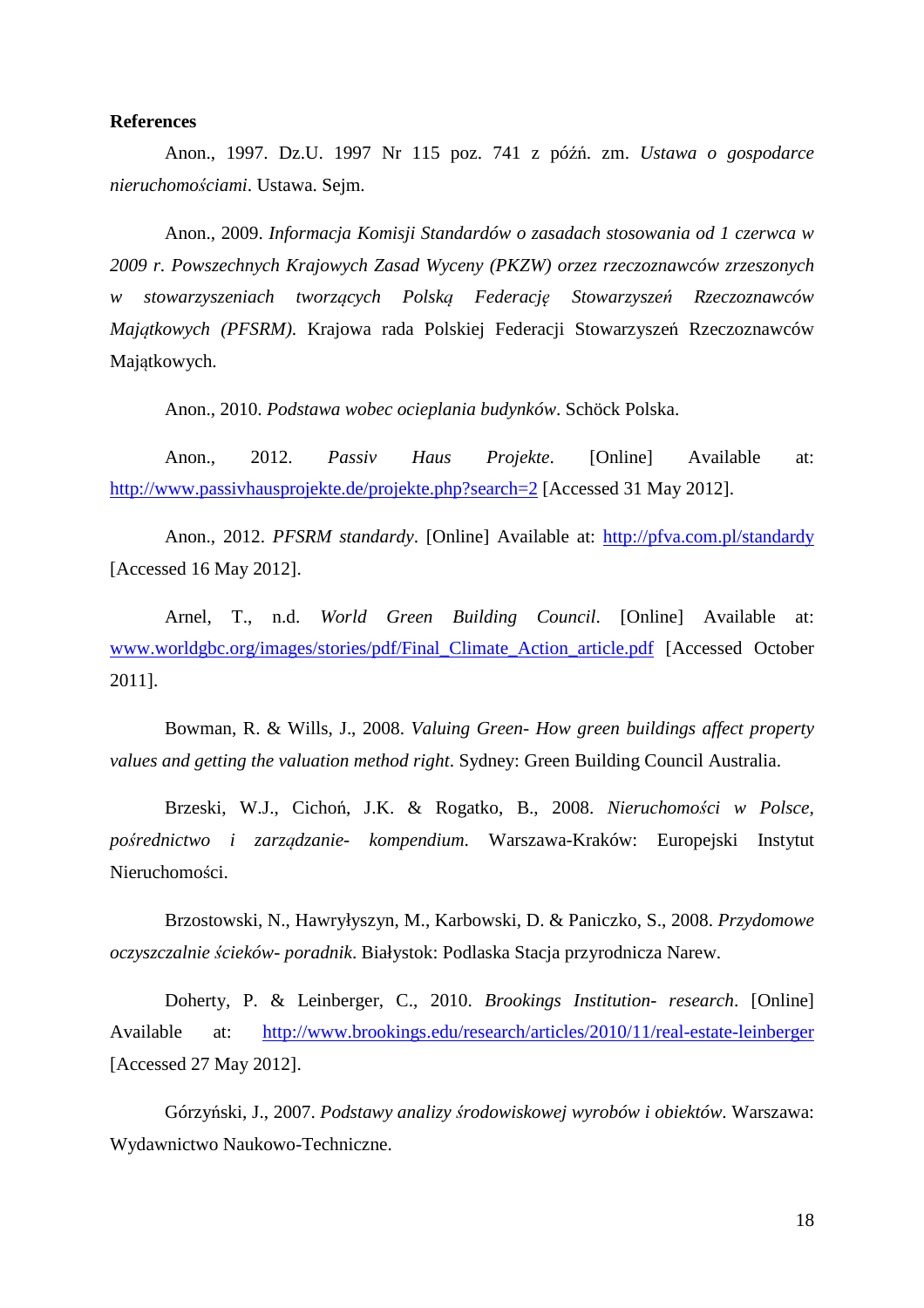Górzyński, J., 2007. *Podstawy analizy* ś*rodowiskowej wyrobów i obiektów*. Warszawa: Wydawnictwo Naukowo-Techniczne.

Jabłoński, W. & Wnuk, J., 2009. *Zarz*ą*dzanie odnawialnymi* ź*ródłami energii, aspekty ekonomiczno-techniczne*. Sosnowiec: Oficyna Wydawnicza "Humanitas".

Jackowska, B., 2012. *Oto dom*. [Online] Available at: http://otodom.pl/wiadomosci/porady-budowlane/zielone-budownictwo-certyfikacja-breeamw-pigulce-id1655.html [Accessed 31 May 2012].

Jackowska, B., n.d. *Oto Dom*. [Online] Available at: http://otodom.pl/wiadomosci/porady-budowlane/zielone-budownictwo-certyfikaty-leed-wpigulce-id1613.html [Accessed 31 May 2012].

Juchimiuk, J., 2011. *Przegl*ą*d Budowlany 5/2011*. [Online] Available at: http://izrlir.com/wp-content/uploads/2011/09/88-95 Juchimiuk PB05.pdf [Accessed 31 May 2012].

Kronenberg, J. & Bergier, T., 2010. *Wyzwania Zrównowa*ż*onego Rozwoju w Polsce*. Kraków: Fundacja Sendzimira.

Lewandowski, W.M., 2007. *Proekologiczne odnawialne* ź*ródła energii*. Warszawa: Wydawnictwo Naukowo-Techniczne.

Lützkendorf, T., 2011. How to break the vicious circle of blame? The contribution of different stakeholders to a more sustainable built environment. *Sustainability in architecture and construction*, (6), pp.1-10. http://www.fec.unicamp.br/~parc/vol1/n6/vol1-n6- LUTZKENDORF.pdf.

Lützkendorf, T. & Lorenz, D., 2010. Socially responsible property investmentbackground, trends and consequences. *Global Trends in real Estate Finance*, pp.194-237.

Mączyńska, E., Prystupa, M. & Rygiel, K., 2004. *Ile jest warta nieruchomo*ść. Warszawa: Poltext.

McGraw-Hill Construction, 2007. *Greening of Corporate America SmartMarket Report*. McGraw-Hill Construction.